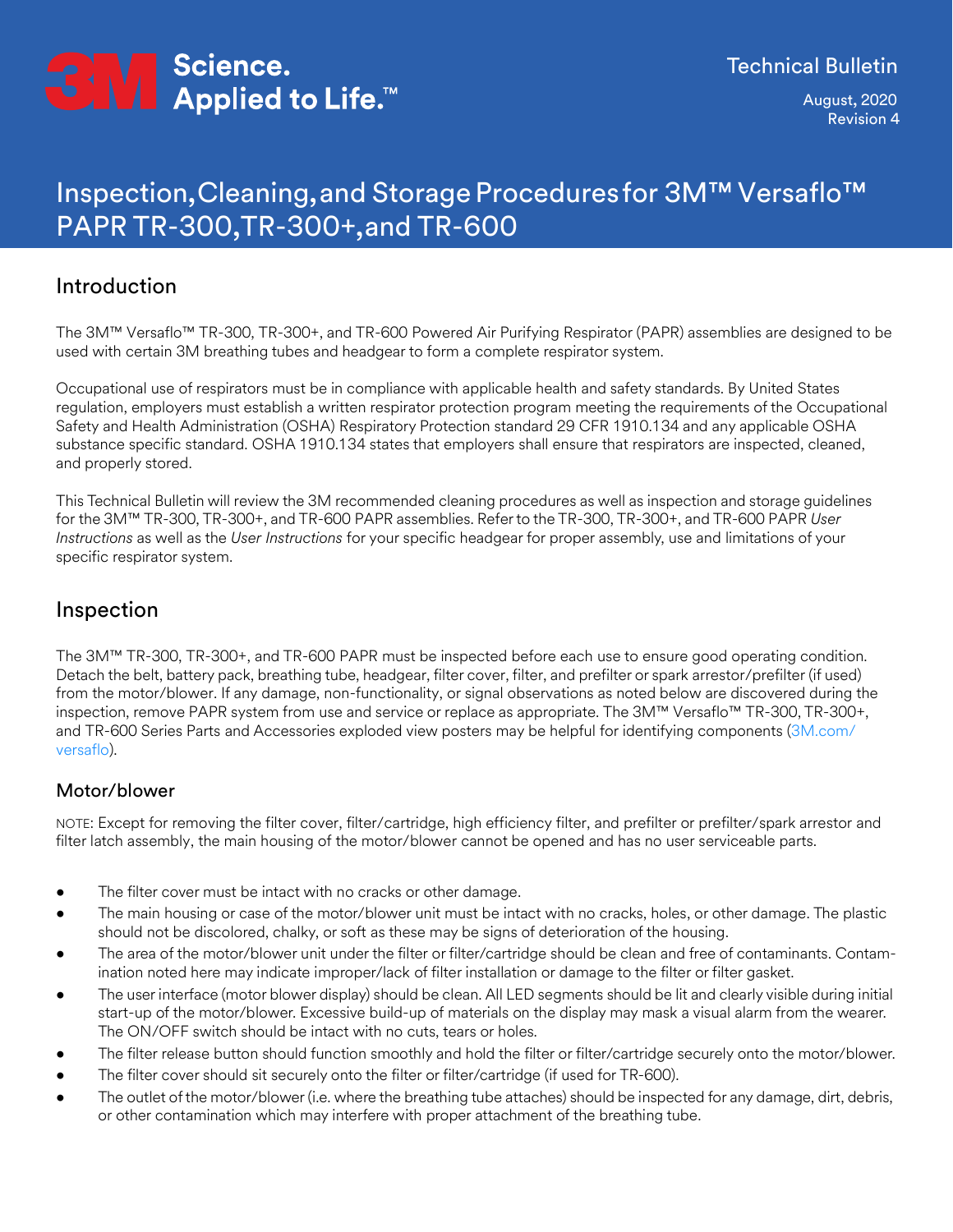## 3M Personal Safety Division

- The belt attachment slots (TR-300 and TR-300+) or T-bars (TR-600) on the back of the motor/blower should be intact and undamaged.
- Check the airflow using the TR-970 (TR-300) or TR-971 (TR-300+ and TR-600) airflow indicators as described in the appropriate PAPR User Instructions or in [Technical Data Bulletin #221 – Conducting Airflow Check on the 3M™](https://multimedia.3m.com/mws/media/1000745O/conducting-airflow-check-on-the-3m-versaflo-papr-tr-600-technical-bulletin.pdf) [Versaflo™ PAPR TR-600](https://multimedia.3m.com/mws/media/1000745O/conducting-airflow-check-on-the-3m-versaflo-papr-tr-600-technical-bulletin.pdf).
- Check the low airflow alarm by fully covering the airflow outlet as described in the PAPR User Instructions or in [Tech](https://multimedia.3m.com/mws/media/1000745O/conducting-airflow-check-on-the-3m-versaflo-papr-tr-600-technical-bulletin.pdf)[nical](https://multimedia.3m.com/mws/media/1000745O/conducting-airflow-check-on-the-3m-versaflo-papr-tr-600-technical-bulletin.pdf) [Data Bulletin #221 – Conducting Airflow Check on the 3M™ Versaflo™ PAPR TR-600.](https://multimedia.3m.com/mws/media/1000745O/conducting-airflow-check-on-the-3m-versaflo-papr-tr-600-technical-bulletin.pdf)

#### Filters and Filter Accessories

- The filter cover must be intact with no cracks or other damage.
- The filter or filter/cartridge should be intact with no cracks, tears or other damage. Closely inspect filter/cartridge plastic housing including the corners and latches, outer rectangular barrier, and inner circular filter seal gasket for cracks, tears, cuts, distortion, indentations or debris. If the filter or filter/cartridge has been mishandled or dropped, re-inspect fully. If you have any concerns, contact 3M Technical Service for guidance.
- If the filter is wet or appears heavily loaded with particulate or damaged, it should be replaced. Never attempt to clean the filter by any means as intentional manipulation can easily damage the filter media.
- The high efficiency (HE) filter should be intact with no cracks, tears or other damage noted. If the filter is wet or appears heavily loaded with particulate, it should be replaced. Never attempt to clean the filter by any means as intentional manipulation can easily damage the filter media
- The gasket on HE filter should be firmly attached, clean and intact. There should not be any indentations, tears, rips, or debris. Replace the filter immediately if any damage is noted.
- The prefilter (if used) should be intact with no tears or cuts. If the prefilter is wet or appears heavily loaded with particulate, it should be replaced. Use of the prefilter and frequent change out may help prolong the life of the HE filter and help maximize battery pack run time.
- The metal spark arrestor/prefilter (if used) should be clean and intact with no damage. Frequent cleaning or change out of the spark arrestor may help prolong the life of the HE filter and help maximize battery pack run time. The spark arrestor must be used during hot work, molten metal or spark creating operations.

NOTE: The foam prefilter and the metal spark arrestor/prefilter should not be used simultaneously. Review the TR-300+ PAPR NIOSH approval label to determine which component is approved for use with your specific system configuration.

### Battery Pack

- Inspect the battery pack for cracks, holes or other damage. The plastic case should not be discolored, chalky, or soft. These may be signs of deterioration of the battery housing.
- Battery pack electrical contacts should be clean and dry with no corrosion.
- Battery pack hinge should be intact with no damage or erosion.
- Battery pack release button should move freely and function properly.
- Attach the battery pack to the motor/blower and gently tug on the battery pack to confirm it properly attaches, and the battery pack is being held firmly in place.
- When pushing the "Test" button on a fully charged battery pack, on a new battery all five LEDs should light up. On an aged battery less than five LEDs may light up even if the battery is fully charged. At a certain point the battery may need to be replaced. For additional battery information, see [Technical Data Bulletin #223 – Battery Maintenance for 3m™](https://multimedia.3m.com/mws/media/1000747O/battery-maintenance-for-3m-versaflo-respirator-system-technical-bulletin.pdf) [Versaflo™](https://multimedia.3m.com/mws/media/1000747O/battery-maintenance-for-3m-versaflo-respirator-system-technical-bulletin.pdf) [Respirator Systems.](https://multimedia.3m.com/mws/media/1000747O/battery-maintenance-for-3m-versaflo-respirator-system-technical-bulletin.pdf)

#### Belt

• Inspect the belt buckle for damage such as breaks or cracks. Inspect the belt leads for cuts and tears. Inspect the hip belt for tears and integrity.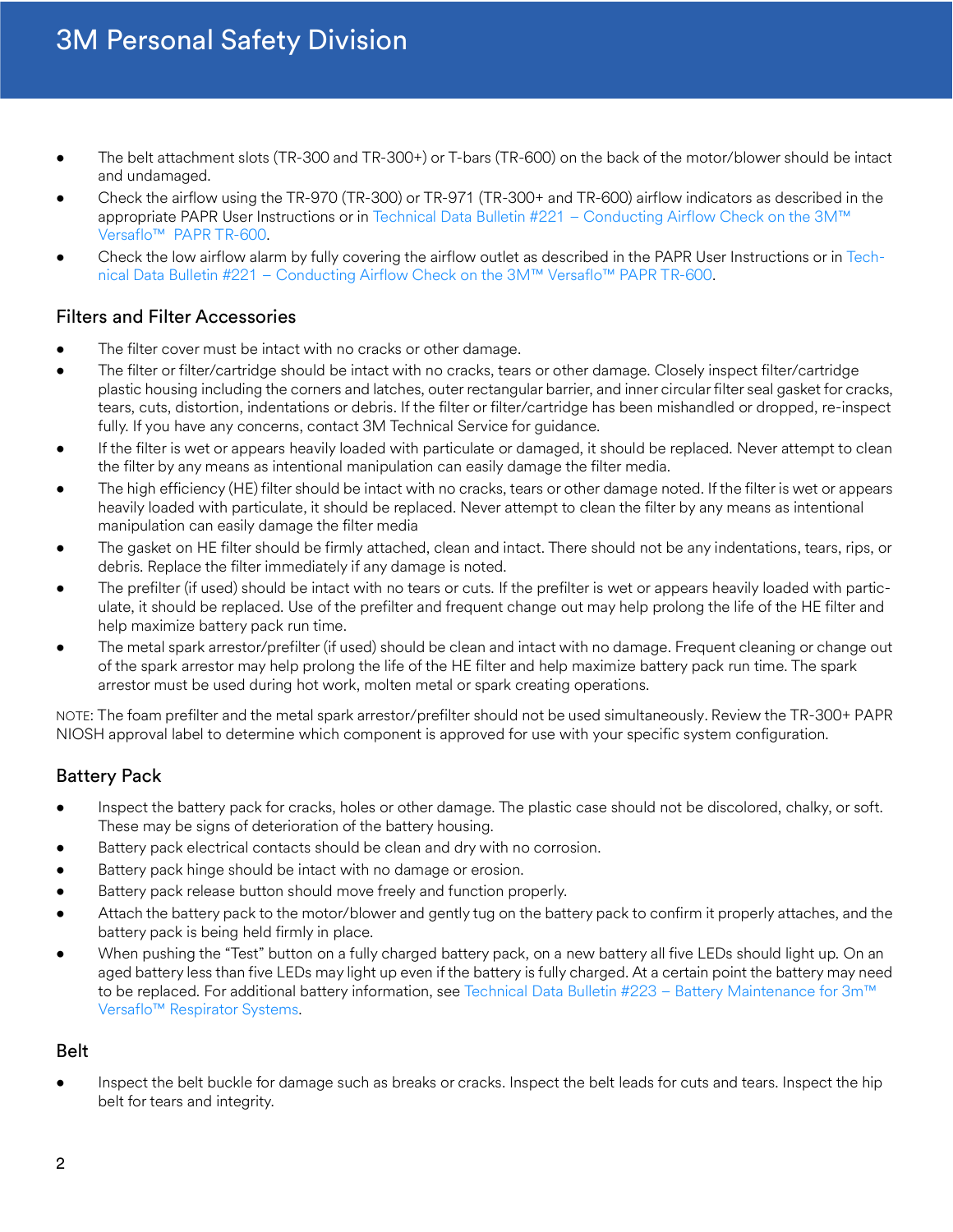#### Battery Charger

- Inspect the power base and cradle for cracks or other damage.
- Inspect the power cord for frayed wires or other damage.
- Ensure the gold electrical contacts are clean, dry and free of debris.
- Gently push on each of the gold contact pins. They should easily push down and quickly pop back up.
- Ensure the charger tray is clean, dry and free of debris.

#### Headgear

• Inspect headgear based on the headgear specific *User Instructions*.

## Cleaning

The TR-300, TR-300+, and TR-600 should be cleaned regularly. Follow the hygiene practices established for your worksite for the specific contaminants to which the respirator assembly has been exposed.

#### Motor/blower unit and battery pack

- Do not use organic solvents (i.e. toluene, paint thinner) or abrasive cleaners as they may weaken and damage the plastic. Do not use cleaners that leave a residue. Do not allow liquid to enter the air inlet port or breathing tube port.
- Do not use compressed air or a vacuum to clean the interior of the motor/blower. This can damage the motor/blower.
- Use caution when cleaning around the battery pack connector pins where the battery seats on the bottom of the motor/ blower unit to avoid pins from bending, breaking, or introducing debris into the pin housing. Ensure this area and the pins are thoroughly dry before next use or storage.

## Wipe Down Cleaning

• The outer surfaces of the TR-300, TR-300+, and TR-600 motor/blower assembly and battery pack (still attached) may be wiped with a soft cloth dampened in a solution of water and mild, pH neutral detergent. In general, many commonly used water-based hard-surface cleaners may also be used that will not damage the PAPR system. See Table A for a list of tested cleaners and their effects. **Do not attempt to clean the battery connection pins on the blower or the blower/charger connection pads on the battery – these are coated and direct cleaning with moist cloths or wipes should be avoided.**

## Submersion Cleaning (TR-600 only)

With the blower inlet and outlet plugs installed the TR-600 PAPR has an International Protection or Ingress Protection (IP) rating of IP67 (EN 60529: 1992). The TR-600 batteries also have an IP67 rating. The IP67 rating indicates the unit is protected against infiltration of dusts and water that would interfere with normal operation when immersed in water up to 1 meter (3 feet) for up to 30 minutes. However, best practice would be to limit immersion to the shallowest depth and shortest time required for effective cleaning.

• If submersion cleaning is desired, remove the filter/cartridge and breathing tube. To minimize material falling onto the motor/blower, remove the filter/cartridge and breathing tube while each of those connections are facing downward. Attach the air inlet and air outlet cleaning and storage plugs (3M™ Cleaning and Storage Kit TR-653) into the TR-600 (see Fig 1). The TR-600 can now be rinsed under running water, submersed in water, or put in a respirator washer for further cleaning. Water temperature should not exceed 122°F (50°C). Blowers which have been dropped or damaged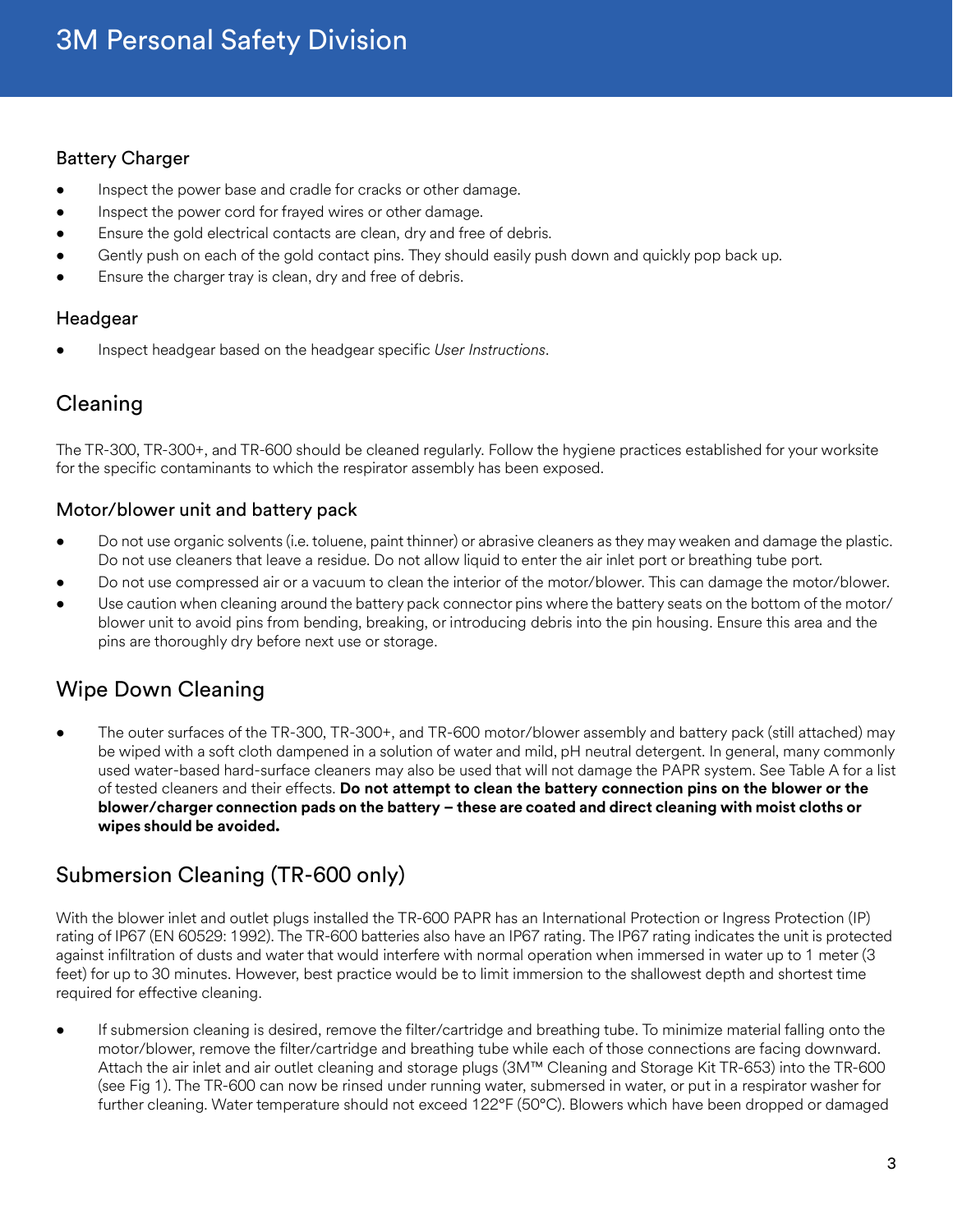should not be immersed or put into a respirator washer due to potential water ingress, and subsequent damage to the system.

*NOTE: Gaskets should be replaced every 30 uses or yearly, whichever comes first, to minimize use of worn gaskets.*



*Figure 1.Installing the inlet and outlet plugs from the TR-653 Cleaning and Storage Kit*

- While still on the blower, wipe the housing of the battery pack with a soft cloth dipped in mild cleaning solution. Then wipe with a soft cloth dipped in clean water. Wipe dry.
- Remove battery and wipe down top of battery pack, if needed, with a soft dry cloth. Avoid contact with the blower/charger connection pads; if they become damp, allow to dry before reinstalling on blower or charger.
- If needed, the battery strap included with the 3M™ Cleaning and Storage Kit TR-653 can be used to protect the pads during cleaning. With the strap in place, the battery can now be rinsed under running water, immersed, or put in a respirator washer for further cleaning.
- Momentary wetness of the electrical connectors will not damage the battery. Do not allow free liquid to reside on the connectors. Ensure the connectors are clean and dry prior to charging, installing on blower or for storage. Batteries which have been dropped or damaged should not be immersed or put into a respirator washer due to potential water ingress, and subsequent damage to the battery.



*Figure 2.Installing the battery strap from the TR-653 Cleaning and Storage Kit*

• The plug gaskets and battery strap should be inspected for damage and wear prior to each use. Worn or damaged gaskets must be replaced. Washing the TR-600 while using damaged plug gaskets may cause damage to the TR-600 and void the warranty. Plug gaskets should be replaced every 30 uses or yearly, whichever comes first, to minimize use of worn gaskets.

## Filter and Filter Accessories

• **The HE filter and foam prefilter (if used) cannot be cleaned.** Attempts to clean the filters may damage them and in the case of the HE filter allow particulates to enter the respirator and the user's breathing zone. Damaged filters or filters beyond their useful life should be replaced.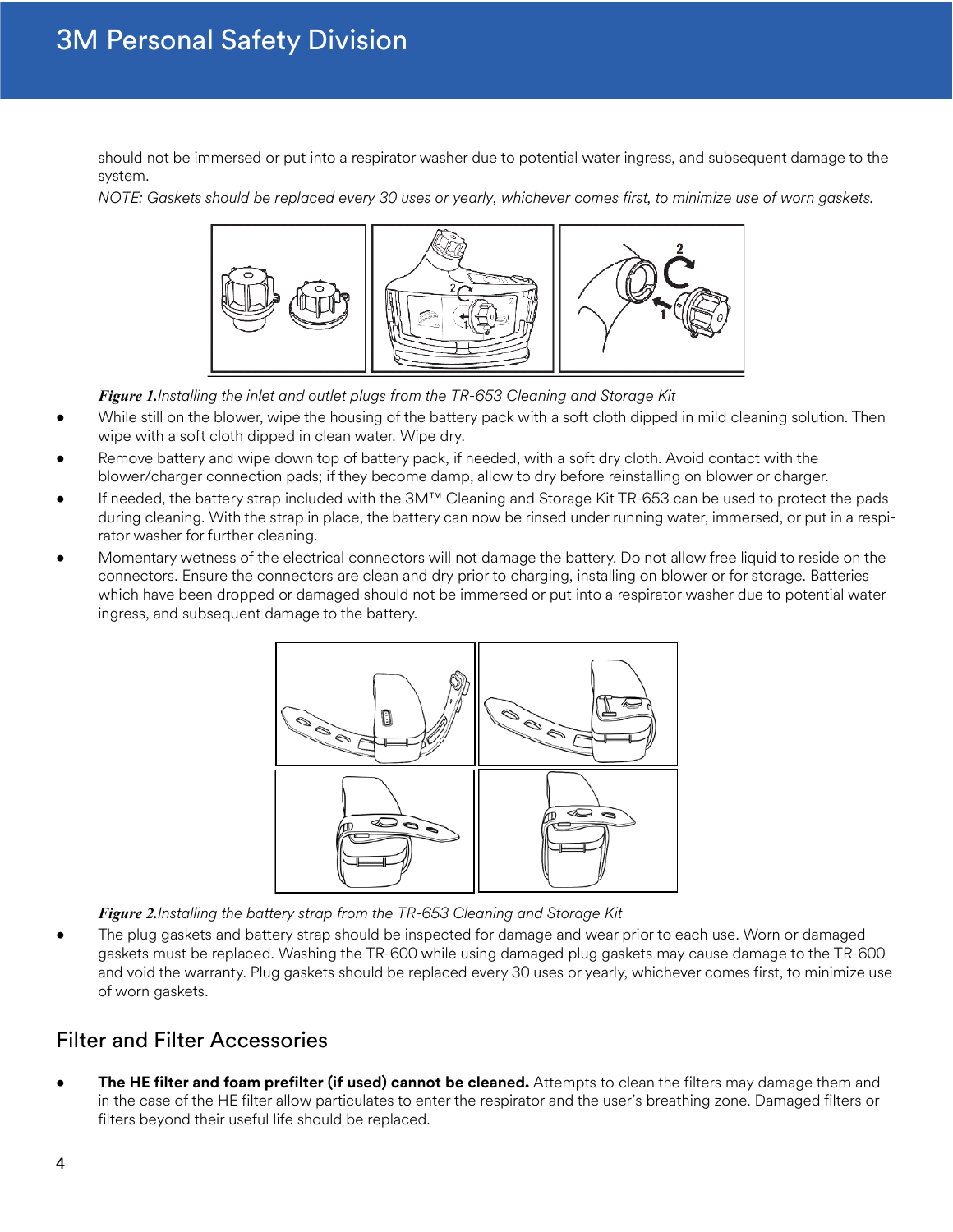• The metal spark arrestor/prefilter may be cleaned with a mild, pH neutral cleaner. Dry thoroughly before next use or storage. If the spark arrestor/prefilter cannot be cleaned, it should be replaced.

## Breathing Tube

- Clean the connection sites on the breathing tube with the water and detergent solution. The breathing tube can be immersed in water for cleaning if required. The inside of the tube must be completely dried prior to use or storage.
- Air dry, or dry by connecting to the motor/blower unit and use it to force air through the tube until dry. Orient tube to prevent water from running into blower.
- Optional plastic breathing tube covers (BT-922) may also be used to facilitate cleaning.

## Headgear

• Clean headgear based on the headgear specific User Instruction and cleaning guides.

### Belt

- Remove the belt from the motor/blower by either sliding the belt through the belt slots (TR-300 and TR-300+) or lifting the bottom of the belt over the belt locking tabs and sliding the belt down (TR-600).
- The 3M™ Easy Clean Belt TR-327/TR-627 is made of plastic buckles, vinyl urethane leads, and a hip belt with a non-porous outer material and closed cell foam inner material that can be wiped down or submersed in a soapy water solution.
- The 3M™ High Durability Belt TR-326/TR-626 is made of metal buckles, and leather leads. The TR-626 hip belt has a durable rubber outer material and closed cell foam inner. The leather portions can be cleaned with a leather cleaner. The hip belt can be cleaned with a soapy water solution.
- Wipe or rinse all belts thoroughly and dry completely before next use.
- To prevent damage to the belt (such as delamination) do not clean or dry the belt at temperatures above 122° F (50° C). It is not recommended to clean the belts in mechanically agitating washing machines or tumble dryers as damage may occur.

## Battery Charger

- If the charger pins are dirty, gently remove the debris with a clean, dry, lint-free cloth, carefully avoiding the charging pins.
- If the charger pins become wet, dry quickly and ensure they are dry prior to installing a battery.

#### Wearing in Decontamination Shower

The TR-300, TR-300+, and TR-600 PAPR when assembled as a system with cartridge/filter in place along with the filter cover, headgear and a breathing tube can be worn through a decontamination shower.

While in use the TR-300 and TR-300+ PAPR have an International Protection or Ingress Protection (IP) rating of IP53 (EN 60529: 1992). The IP53 rating indicators the unit is protected against infiltration of dusts and water splash up to 60 degrees from vertical that would interfere with normal operation.

While in use the TR-600 PAPR (with filter cover installed) has an International Protection or Ingress Protection (IP) rating of IP54 (EN 60529: 1992). The IP54 rating indicates the unit is protected against infiltration of dusts and water splash from all directions that would interfere with normal operation.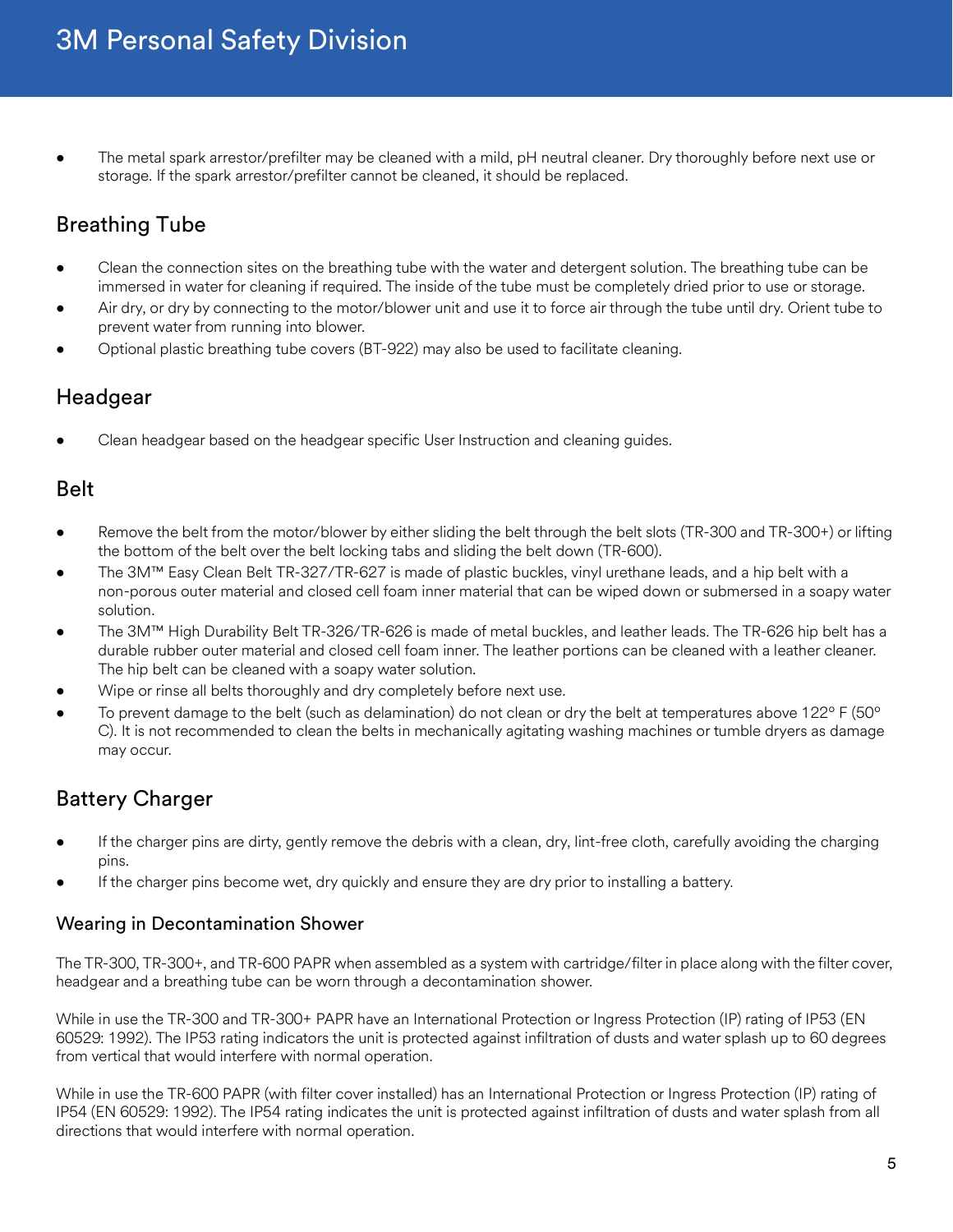When going through a decontamination shower, the TR-300, TR-300+, and TR-600 PAPR should be in the vertical (upright) position as worn around the waist. **3M does not recommend a TR-600 PAPR mounted on t he BPK-01 backpack be worn through a decontamination shower.** It is preferred the unit remain running during the decontamination shower, however, it can be turned off if required. The motor/blower unit without a breathing tube attached cannot be taken through a decontamination shower as water may enter the motor/blower unit through the air outlet. If the user removes their headgear, ensure the breathing tube remains attached and allowed to dangle towards the floor to ensure water does not enter the breathing tube or the motor/blower unit. After going through the shower ensure all outer surfaces are wiped off before disassembling the system. All system components should be thoroughly dry before storage or next use.

## Storage

#### Motor/Blower

Store in a clean, contaminant free environment, protected from prolonged exposure to heat, sunlight, radiation and chemicals.

For prolonged storage, the motor/blower should be run at least once per year for 5 minutes to ensure continued proper lubrication of the motor.

NOTE: Respirators used for emergency purposes must be inspected monthly per OSHA 29CFR1910.134. This should include running the motor/blower.

#### Filters and Filter Accessories

HE filter, prefilter, and spark arrestor/prefilter should be stored at temperatures and conditions similar to the motor/blower. Store the filter and spark arrestors in the original 3M packaging until ready for installation in the motor/blower. HE filters should not be stored long-term on the motor/blower as this may damage the filter gasket. HE filters have a shelf life of 5 years when stored in their original packaging.

#### Battery Pack

Refer to the appropriate Chargers and Battery Packs User Instructions and [Technical Data Bulletin 223 Battery Maintenance](https://multimedia.3m.com/mws/media/1000747O/battery-maintenance-for-3m-versaflo-respirator-system-technical-bulletin.pdf) [for 3M™ Versaflo™ Respirators](https://multimedia.3m.com/mws/media/1000747O/battery-maintenance-for-3m-versaflo-respirator-system-technical-bulletin.pdf) for additional information.

Battery packs should be charged immediately and fully upon receipt. The battery should be fully recharged after each use and at least every 9-12 months depending on the battery.

Recommended storage conditions: -22º F (-30º C) to 122º F (50º C); Optimal: 59º F (15º C). Dry conditions, relative humidity  $< 85%$ .

The battery pack may be stored indefinitely on the charger. The battery pack should be disconnected from the motor/blower during storage.

**Table A .** Acceptable Cleaners for Wiping Down TR-300, TR-300+ and TR-600 Components

| Mild dish detergent and water (Dawn, etc.)               |
|----------------------------------------------------------|
| 70% Isopropyl Alcohol (IPA)                              |
| 1:10 ratio of bleach to water (0.5% sodium hypochlorite) |
| 3M™ 504 Respirator Cleaning Wipes                        |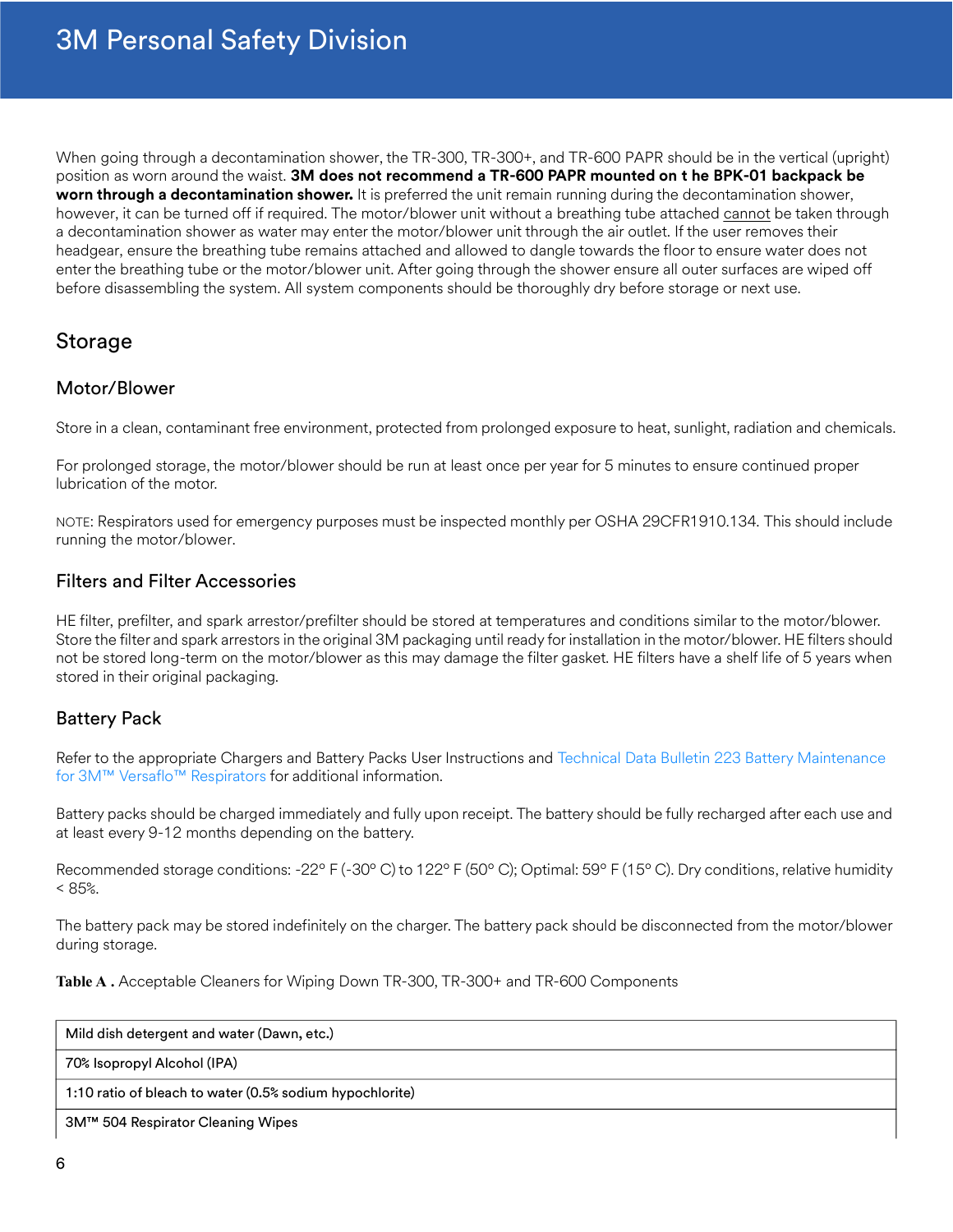# 3M Personal Safety Division

| Respirator Washer (Georgia Steel Respirator Washer and FG350-G disinfectant) |
|------------------------------------------------------------------------------|
| 3% hydrogen peroxide                                                         |
| D-lead                                                                       |
| D-wipe                                                                       |

**Table A2**. Acceptable Disinfectants for Wiping Down TR-300, TR-300+ and TR-600

| 70% Isopropyl Alcohol (IPA) |
|-----------------------------|
|-----------------------------|

1:10 ratio of bleach to water (0.5% sodium hypochlorite)

Hydrogen Peroxide – 30%

3M™ C Diff Disinfectant (EPA ID 71847-6)

Clorox Healthcare Bleach Wipes (EPA ID 67619-12) - 0.55% Sodium Hypochlorite

Clorox Healthcare Bleach Trigger Spray (EPA ID 56392-7) – 0.65% Sodium Hypochlorite

Sani-Cloth® Bleach Germicidal Disposable Wipe (product of PDI Inc.) – Orange Top (EPA ID 9480-8)

Peridox RTU (EPA ID 8383-13)

**Table B .** Non-acceptable Cleaners/Disinfectants for Wiping Down TR-300, TR-300+ and TR-600 Components

| Super Sani-Cloth® Germicidal Disposable Wipe (product of PDI Inc.) - Purple Top (EPA ID 9480-4) |
|-------------------------------------------------------------------------------------------------|
| Sani-Cloth® AF3 Germicidal Disposable Wipe (product of PDI Inc.) - Gray Top                     |
| Windex® (product of S.C. Johnson & Son inc.)                                                    |
| GOJO® branded products                                                                          |
| <b>Hygenall Hexoff</b>                                                                          |
| Simple Green                                                                                    |
| <b>MSA Confidence Plus</b>                                                                      |
| 3M™ TB Quat Disinfectant                                                                        |
| 3M™ HB Quat Disinfectant                                                                        |
| 3M™ Sanitizer #16 Disinfectant                                                                  |
| 10% Ammonia                                                                                     |
| 100% Ethanol                                                                                    |
| Acetone                                                                                         |
| Toluene                                                                                         |
| n-hexane                                                                                        |
| <b>Mineral Spirits</b>                                                                          |
| Lacquer Thinner                                                                                 |